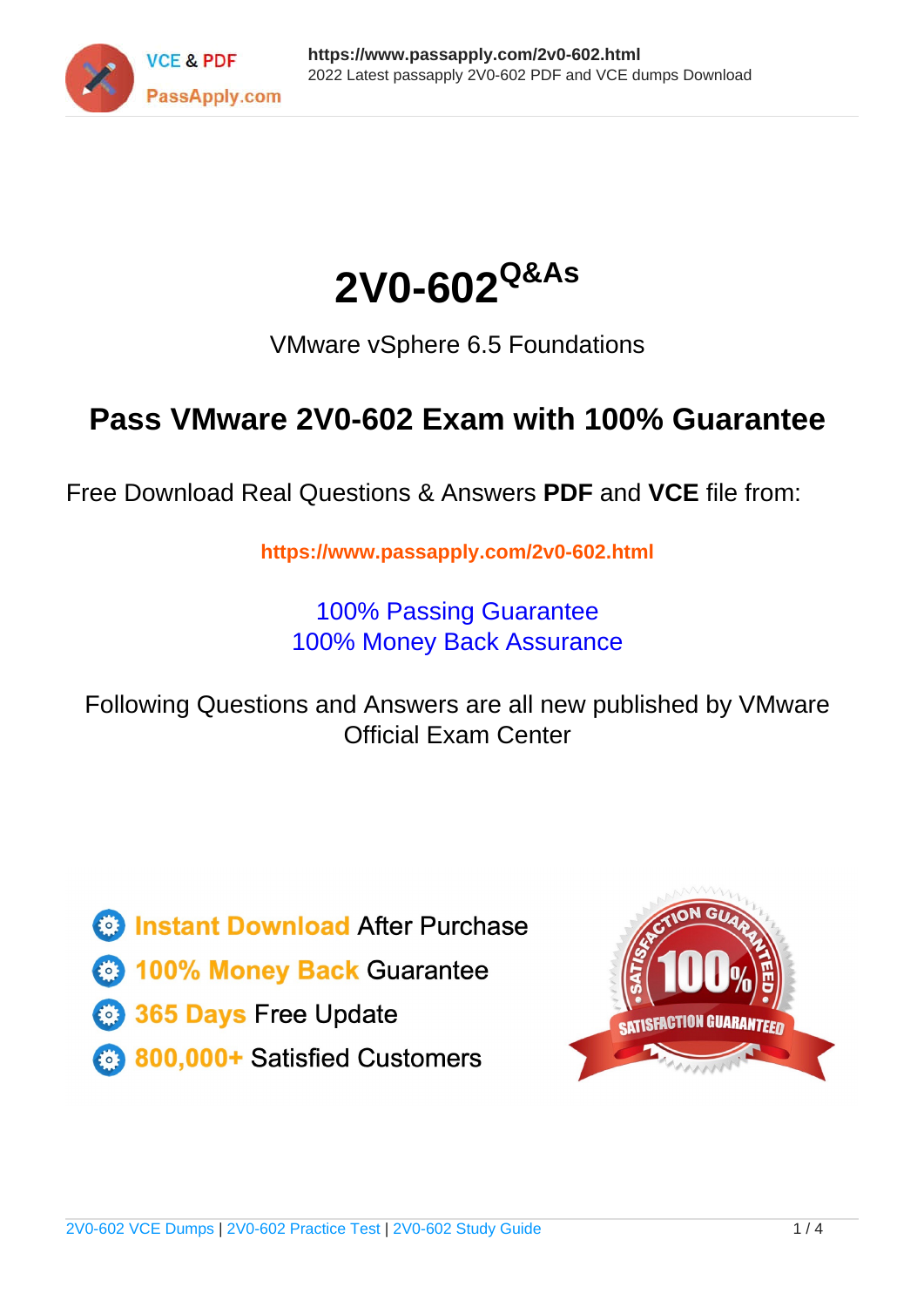

### **QUESTION 1**

A virtual machine is experiencing performance issues.

The following performance metrics are observed:

Which two activities will likely resolve the performance issues? (Choose two.)

- A. Set a CPU reservation for the virtual machine.
- B. Increase the CPU limit on the virtual machine.
- C. Decrease CPU shares equally for all virtual machines on the host.
- D. Increase CPU shares equally for all virtual machines on the host.

Correct Answer: AB

### **QUESTION 2**

Which three features can be enabled for a new host cluster? (Choose three.)

- A. Storage Distributed Resource Scheduling
- B. High Availability
- C. Fault Tolerance
- D. Distributed Resource Scheduling
- E. Virtual SAN

Correct Answer: BDE

### **QUESTION 3**

After reconfiguring VUM in the vCenter Server Appliance, a vSphere Administrator must restart the Update Manager service. Which VMware recommended action will let the Administrator accomplish this task?

A. On the vSphere Web Client Home page, click System Configuration, then Nodes. Select vCenter Server and, from the Actions menu, select Reboot.

B. On the vSphere Web Client Home page, click System Configuration, then Services. Select VMware vSphere Update Manager service, and from the Actions menu select Restart.

C. On the vSphere Web Client Home page, click Update Manager. Select the Update Manager server and use the Actions menu to restart it.

D. Log in to the vCenter Server Appliance Management UI and reboot the VCSA.

Correct Answer: B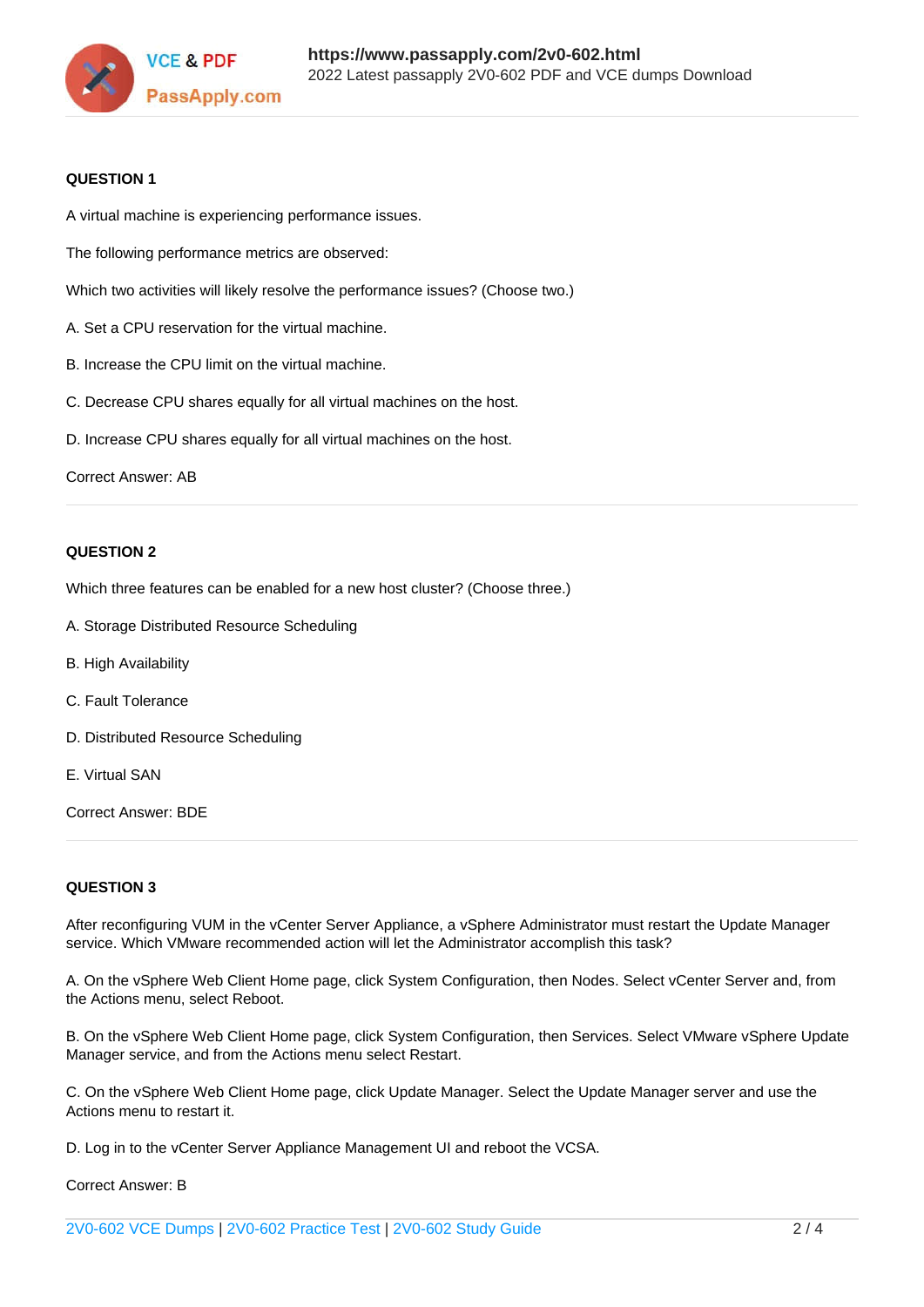

### **QUESTION 4**

What is the optimal configuration when building a virtual machine for a single-threaded Windows application?

- A. Deploy single-threaded applications on uniprocessor virtual machines.
- B. Deploy single-threaded applications on symmetric multi-processor virtual machines.
- C. Tune single-threaded applications to take advantage of symmetric multi-processor resources.
- D. Tune Single-threaded applications at the hypervisor level.

Correct Answer: A

### **QUESTION 5**

What tool is utilized for detailed performance monitoring of the vCenter Server Appliance?

- A. vim-cmd
- B. esxtop
- C. Perfmon
- D. vimtop
- Correct Answer: D

[2V0-602 VCE Dumps](https://www.passapply.com/2v0-602.html) [2V0-602 Practice Test](https://www.passapply.com/2v0-602.html) [2V0-602 Study Guide](https://www.passapply.com/2v0-602.html)